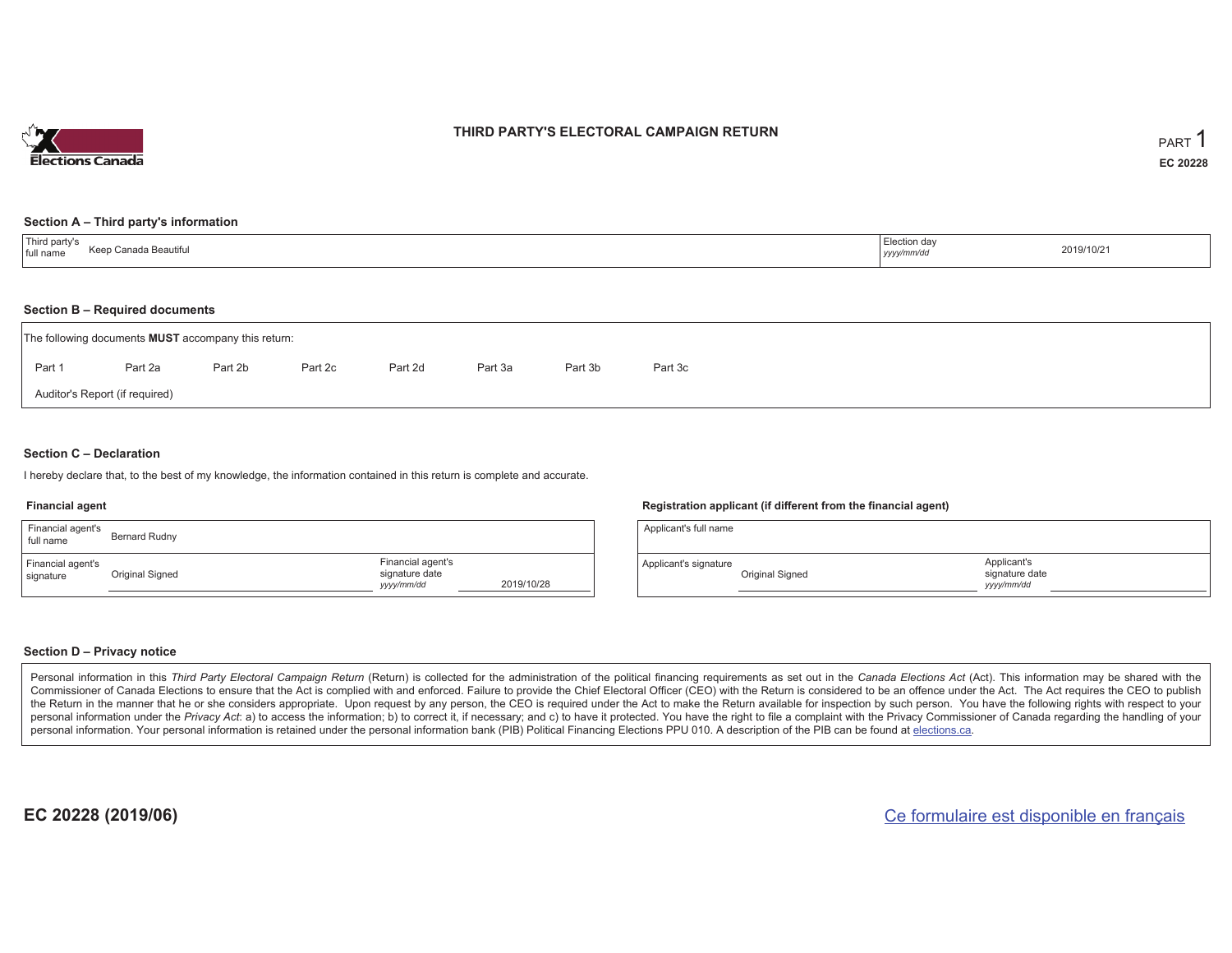

## **THIRD PARTY'S ELECTORAL CAMPAIGN RETURN HIRD PARTY'S ELECTORAL CAMPAIGN RETURN<br>Statement of monetary contributions received PART 2a**

**EC 20228**

| No.            | Full name                                     | <b>Street</b><br>no. | <b>Street</b> | Apt. | City       | Prov./<br>Terr. | Postal<br>code | Date<br>received<br>yyyy/mm/dd                                                    | Individual | Business /<br>Commercial<br>organization | Government | <b>Trade union</b> | Corporation<br>without share<br>capital | Unincorporated<br>organization or<br>association |
|----------------|-----------------------------------------------|----------------------|---------------|------|------------|-----------------|----------------|-----------------------------------------------------------------------------------|------------|------------------------------------------|------------|--------------------|-----------------------------------------|--------------------------------------------------|
|                |                                               |                      |               |      |            |                 |                |                                                                                   | \$         | $\mathbf{s}$                             | \$         | S.                 | \$                                      | \$                                               |
|                | Spake Media House                             |                      |               |      | Aldergrove | BC              | V4W 3V5        | 2019/07/26                                                                        |            | 40,000.00                                |            |                    |                                         |                                                  |
| $\overline{2}$ | <b>Bernard Rudny</b>                          |                      |               |      | Toronto    | ON              | M6G 3P9        | 2019/07/17                                                                        | 50.00      |                                          |            |                    |                                         |                                                  |
|                |                                               |                      |               |      |            |                 |                |                                                                                   |            |                                          |            |                    |                                         |                                                  |
|                |                                               |                      |               |      |            |                 |                |                                                                                   |            |                                          |            |                    |                                         |                                                  |
|                |                                               |                      |               |      |            |                 |                |                                                                                   |            |                                          |            |                    |                                         |                                                  |
|                |                                               |                      |               |      |            |                 |                |                                                                                   |            |                                          |            |                    |                                         |                                                  |
|                |                                               |                      |               |      |            |                 |                |                                                                                   |            |                                          |            |                    |                                         |                                                  |
|                |                                               |                      |               |      |            |                 |                |                                                                                   |            |                                          |            |                    |                                         |                                                  |
|                |                                               |                      |               |      |            |                 |                |                                                                                   |            |                                          |            |                    |                                         |                                                  |
|                |                                               |                      |               |      |            |                 |                |                                                                                   |            |                                          |            |                    |                                         |                                                  |
|                |                                               |                      |               |      |            |                 |                |                                                                                   |            |                                          |            |                    |                                         |                                                  |
|                |                                               |                      |               |      |            |                 |                |                                                                                   |            |                                          |            |                    |                                         |                                                  |
|                |                                               |                      |               |      |            |                 |                |                                                                                   |            |                                          |            |                    |                                         |                                                  |
|                |                                               |                      |               |      |            |                 |                |                                                                                   |            |                                          |            |                    |                                         |                                                  |
|                |                                               |                      |               |      |            |                 |                | Totals carried forward from previous page \$                                      |            |                                          |            |                    |                                         |                                                  |
|                |                                               |                      |               |      |            |                 |                | Total amount of monetary contributions by contributors who gave over \$200 (A)    |            | 40,000.00                                |            |                    |                                         |                                                  |
|                |                                               |                      |               |      |            |                 |                | Number of contributors who gave over \$200                                        |            |                                          |            |                    |                                         |                                                  |
|                |                                               |                      |               |      |            |                 |                | Total amount of monetary contributions by contributors who gave \$200 or less (B) | 50.00      | 1.00                                     |            |                    |                                         |                                                  |
|                | Number of contributors who gave \$200 or less |                      |               |      |            |                 |                |                                                                                   |            |                                          |            |                    |                                         |                                                  |
|                |                                               |                      |               |      |            |                 |                | Total amount of all monetary contributions (A+B)                                  | 50.00      | 40,000.00                                |            |                    |                                         |                                                  |
|                |                                               |                      |               |      |            |                 |                | Number of contributors who gave monetary contributions                            |            |                                          |            |                    |                                         |                                                  |

|  | l Thiro<br>Keep<br>∶anada Beautifu<br>party | -laction da<br>2019/10/2<br>, , , , , , , , | Page |
|--|---------------------------------------------|---------------------------------------------|------|
|--|---------------------------------------------|---------------------------------------------|------|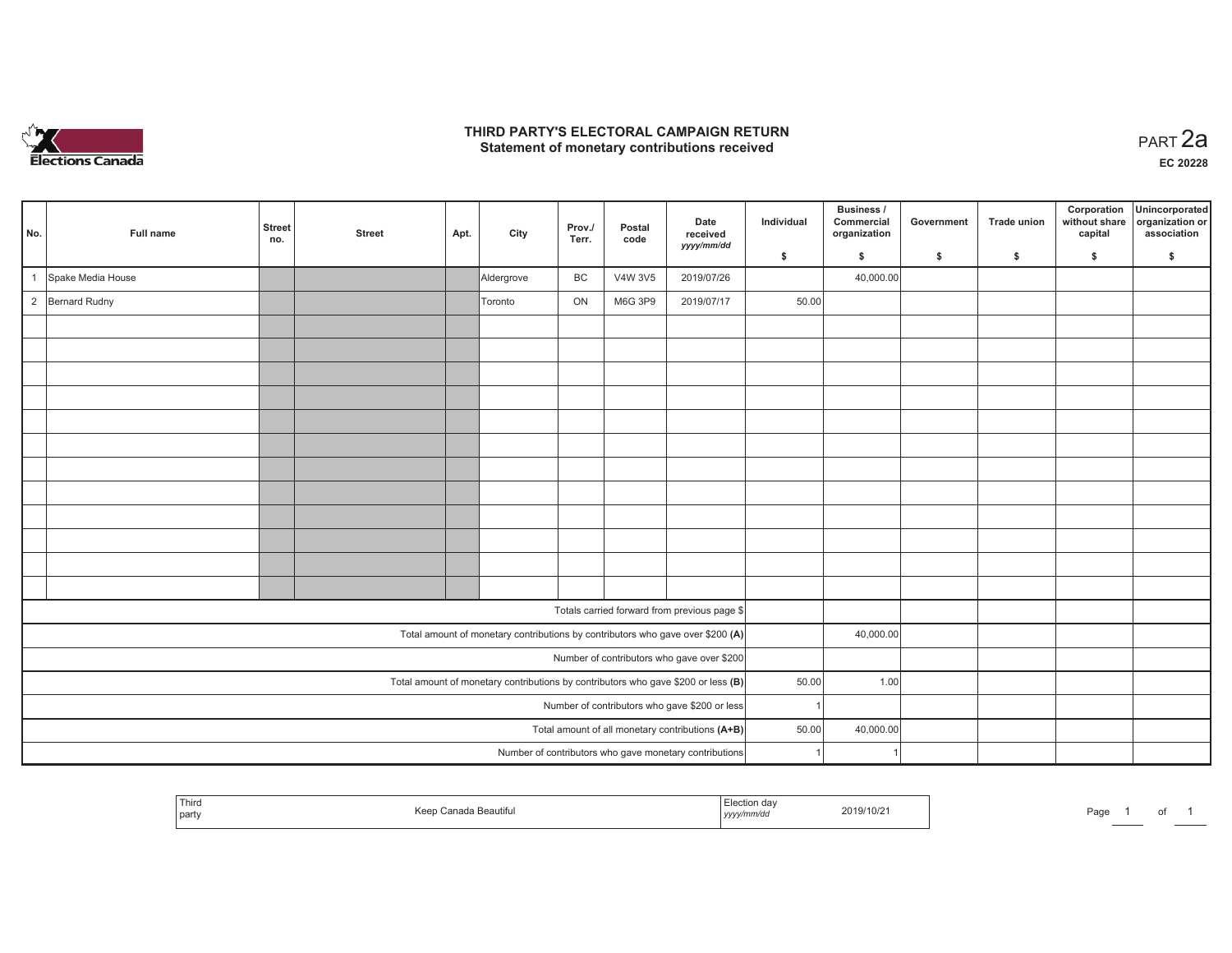

# **THIRD PARTY'S ELECTORAL CAMPAIGN RETURN**  THIRD PARTY'S ELECTORAL CAMPAIGN RETURN<br>Statement of non-monetary contributions received<br> **PART 2b**

| No.            | Full name            | <b>Street</b><br>no. | <b>Street</b> | Apt. | City          | Prov./<br>Terr. | Postal<br>code | Date<br>received                                                                      | Individual     | Business /<br>Commercial<br>organization | Government   | <b>Trade union</b> | Corporation<br>without share<br>capital | Unincorporated<br>organization or<br>association |
|----------------|----------------------|----------------------|---------------|------|---------------|-----------------|----------------|---------------------------------------------------------------------------------------|----------------|------------------------------------------|--------------|--------------------|-----------------------------------------|--------------------------------------------------|
|                |                      |                      |               |      |               |                 |                | yyyy/mm/dd                                                                            | \$             | \$                                       | $\mathsf{s}$ | \$                 | \$                                      | \$                                               |
|                | Bernard Rudny        |                      |               |      | Toronto       | ON              | M6G 3P9        | 2019/07/31                                                                            | 2,840.00       |                                          |              |                    |                                         |                                                  |
| $\overline{2}$ | Geoff Sharpe         |                      |               |      | <b>Ottawa</b> | ON              | <b>K1N 5C3</b> | 2019/07/19                                                                            | 75.00          |                                          |              |                    |                                         |                                                  |
|                | 3 Bernard Rudny      |                      |               |      | Toronto       | ON              | M6G 3P9        | 2019/09/15                                                                            | 3,800.00       |                                          |              |                    |                                         |                                                  |
| $\overline{4}$ | Geoff Sharpe         |                      |               |      | <b>Ottawa</b> | <b>ON</b>       | K1N 5C3        | 2019/09/15                                                                            | 131.25         |                                          |              |                    |                                         |                                                  |
|                | 5 Bernard Rudny      |                      |               |      | Toronto       | ON              | M6G 3P9        | 2019/09/30                                                                            | 1,240.00       |                                          |              |                    |                                         |                                                  |
| 6              | Geoff Sharpe         |                      |               |      | <b>Ottawa</b> | ON              | <b>K1N 5C3</b> | 2019/09/17                                                                            | 37.50          |                                          |              |                    |                                         |                                                  |
|                | 7 Bernard Rudny      |                      |               |      | Toronto       | ON              | M6G 3P9        | 2019/10/15                                                                            | 3,000.00       |                                          |              |                    |                                         |                                                  |
| 8              | Spake Media House    |                      |               |      | Aldergrove    | BC              | V4W 3V5        | 2019/10/13                                                                            |                | 330.00                                   |              |                    |                                         |                                                  |
|                | 9 Geoff Sharpe       |                      |               |      | <b>Ottawa</b> | ON              | <b>K1N 5C3</b> | 2019/10/08                                                                            | 75.00          |                                          |              |                    |                                         |                                                  |
|                | 10 Bernard Rudny     |                      |               |      | Toronto       | ON              | M6G 3P9        | 2019/10/20                                                                            | 1,360.00       |                                          |              |                    |                                         |                                                  |
|                | 11 Geoff Sharpe      |                      |               |      | <b>Ottawa</b> | ON              | K1N 5C3        | 2019/10/16                                                                            | 37.50          |                                          |              |                    |                                         |                                                  |
|                | 12 Spake Media House |                      |               |      | Aldergrove    | BC              | V4W 3V5        | 2019/10/15                                                                            |                | 132.00                                   |              |                    |                                         |                                                  |
|                |                      |                      |               |      |               |                 |                |                                                                                       |                |                                          |              |                    |                                         |                                                  |
|                |                      |                      |               |      |               |                 |                |                                                                                       |                |                                          |              |                    |                                         |                                                  |
|                |                      |                      |               |      |               |                 |                | Totals carried forward from previous page \$                                          |                |                                          |              |                    |                                         |                                                  |
|                |                      |                      |               |      |               |                 |                | Total amount of non-monetary contributions by contributors who gave over \$200 (A)    | 12,596.25      | 462.00                                   |              |                    |                                         |                                                  |
|                |                      |                      |               |      |               |                 |                | Number of contributors who gave over \$200                                            | $\overline{2}$ |                                          |              |                    |                                         |                                                  |
|                |                      |                      |               |      |               |                 |                | Total amount of non-monetary contributions by contributors who gave \$200 or less (B) |                |                                          |              |                    |                                         |                                                  |
|                |                      |                      |               |      |               |                 |                | Number of contributors who gave \$200 or less                                         |                |                                          |              |                    |                                         |                                                  |
|                |                      |                      |               |      |               |                 |                | Total amount of all non-monetary contributions (A+B)                                  | 12,596.25      | 462.00                                   |              |                    |                                         |                                                  |
|                |                      |                      |               |      |               |                 |                | Number of contributors who gave non-monetary contributions                            | 2              | $\overline{1}$                           |              |                    |                                         |                                                  |

|  | Third<br>l partv | Kaan<br>ı Beautitu | ua<br>yyyynnnvao | 2019/10/2 | Pag.<br>ື້ |  |  |  |
|--|------------------|--------------------|------------------|-----------|------------|--|--|--|
|--|------------------|--------------------|------------------|-----------|------------|--|--|--|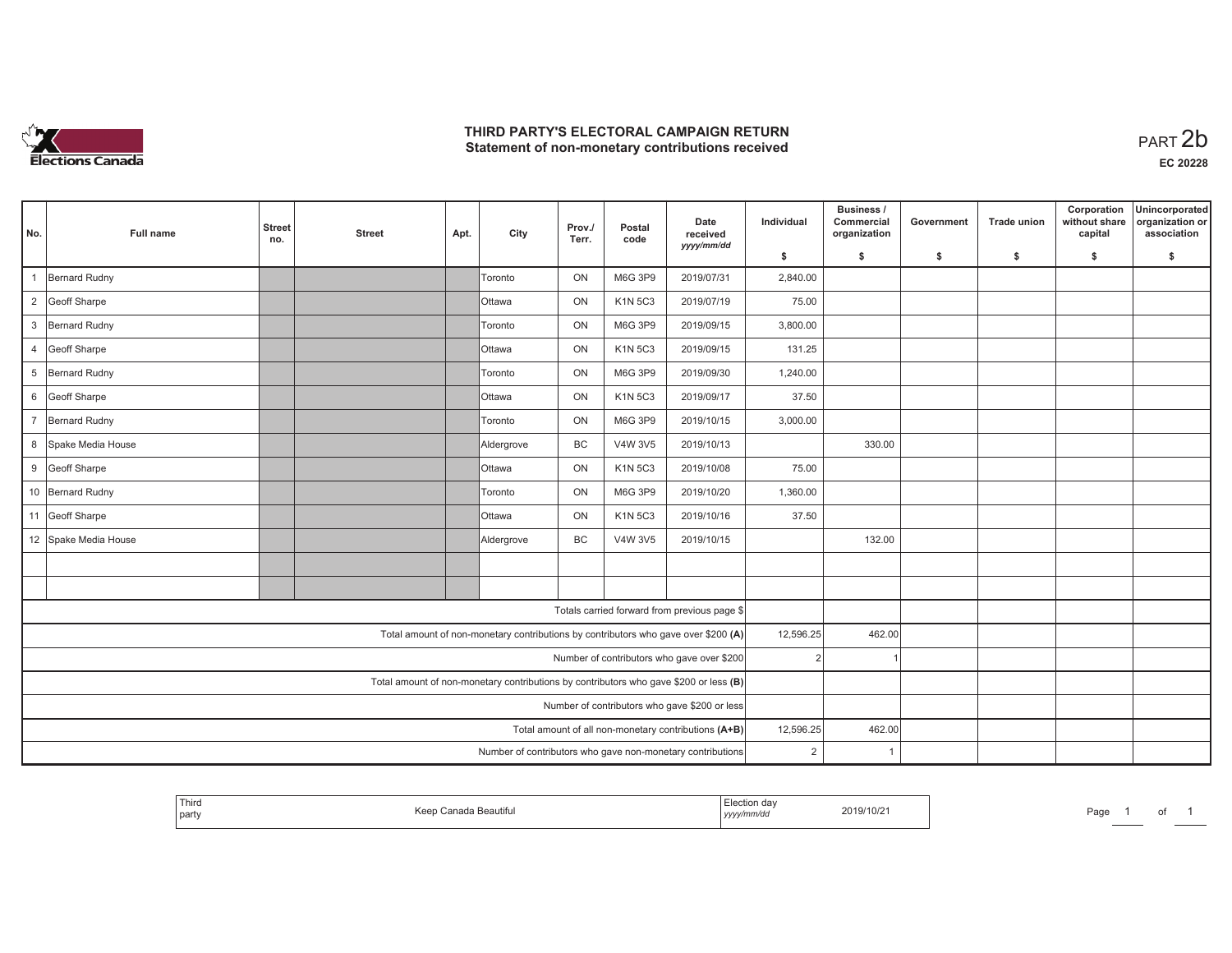

## **THIRD PARTY'S ELECTORAL CAMPAIGN RETURN STATE:** PARTY'S ELECTORAL CAMPAIGN RETURN<br>
Statement of operating loans received

**EC 20228**

| No.                                                               | Full name | <b>Street</b> | <b>Street</b> | Apt. | City | Prov./ | Postal | Date<br>received                                             | Individual | <b>Business /</b><br>Commercial<br>organization | Government | <b>Trade union</b> | Corporation<br>capital | Unincorporated<br>without share organization or<br>association |
|-------------------------------------------------------------------|-----------|---------------|---------------|------|------|--------|--------|--------------------------------------------------------------|------------|-------------------------------------------------|------------|--------------------|------------------------|----------------------------------------------------------------|
|                                                                   |           | no.           |               |      |      | Terr.  | code   | yyyy/mm/dd                                                   | \$         | \$                                              | \$         | \$                 | \$                     | \$                                                             |
|                                                                   |           |               |               |      |      |        |        |                                                              |            |                                                 |            |                    |                        |                                                                |
|                                                                   |           |               |               |      |      |        |        |                                                              |            |                                                 |            |                    |                        |                                                                |
|                                                                   |           |               |               |      |      |        |        |                                                              |            |                                                 |            |                    |                        |                                                                |
|                                                                   |           |               |               |      |      |        |        |                                                              |            |                                                 |            |                    |                        |                                                                |
|                                                                   |           |               |               |      |      |        |        |                                                              |            |                                                 |            |                    |                        |                                                                |
|                                                                   |           |               |               |      |      |        |        |                                                              |            |                                                 |            |                    |                        |                                                                |
|                                                                   |           |               |               |      |      |        |        |                                                              |            |                                                 |            |                    |                        |                                                                |
|                                                                   |           |               |               |      |      |        |        |                                                              |            |                                                 |            |                    |                        |                                                                |
|                                                                   |           |               |               |      |      |        |        |                                                              |            |                                                 |            |                    |                        |                                                                |
|                                                                   |           |               |               |      |      |        |        |                                                              |            |                                                 |            |                    |                        |                                                                |
|                                                                   |           |               |               |      |      |        |        |                                                              |            |                                                 |            |                    |                        |                                                                |
|                                                                   |           |               |               |      |      |        |        |                                                              |            |                                                 |            |                    |                        |                                                                |
|                                                                   |           |               |               |      |      |        |        |                                                              |            |                                                 |            |                    |                        |                                                                |
|                                                                   |           |               |               |      |      |        |        |                                                              |            |                                                 |            |                    |                        |                                                                |
|                                                                   |           |               |               |      |      |        |        | Totals carried forward from previous page \$                 |            |                                                 |            |                    |                        |                                                                |
|                                                                   |           |               |               |      |      |        |        | Total amount of loans by lenders who provided over \$200 (A) |            |                                                 |            |                    |                        |                                                                |
|                                                                   |           |               |               |      |      |        |        | Number of lenders who provided over \$200                    |            |                                                 |            |                    |                        |                                                                |
| Total amount of loans by lenders who provided \$200 or less $(B)$ |           |               |               |      |      |        |        |                                                              |            |                                                 |            |                    |                        |                                                                |
| Number of lenders who provided \$200 or less                      |           |               |               |      |      |        |        |                                                              |            |                                                 |            |                    |                        |                                                                |
|                                                                   |           |               |               |      |      |        |        | Total amount of all loans (A+B)                              |            |                                                 |            |                    |                        |                                                                |
|                                                                   |           |               |               |      |      |        |        | Number of all lenders who provided loans                     |            |                                                 |            |                    |                        |                                                                |

| ' Third<br>part | ง Beautiful<br>$\sim$<br>ncc | -lection day<br>2019/10/2<br>,,,,, | Pag |
|-----------------|------------------------------|------------------------------------|-----|
|-----------------|------------------------------|------------------------------------|-----|

of 1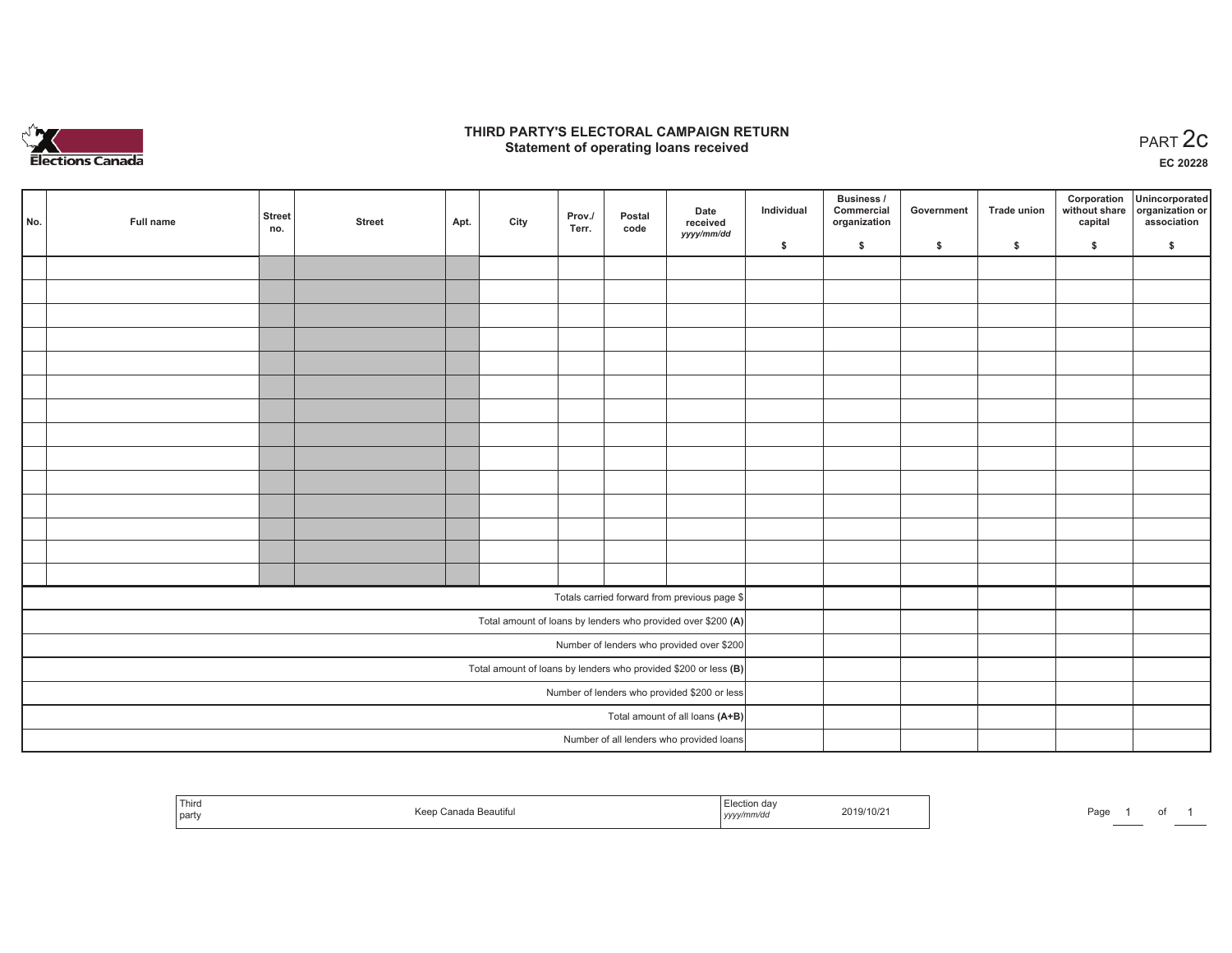# **Elections Canada**

# **THIRD PARTY'S ELECTORAL CAMPAIGN RETURN Summary of inflows**

| PART <sub>2d</sub> |
|--------------------|
| EC 20228           |

| No.   | Type of contributor / lender                 | <b>Monetary</b><br>contributions<br>(Part 2a) |           | Loans<br>(Part 2c) | <b>Total</b> | Number of<br>contributors and<br>lenders |
|-------|----------------------------------------------|-----------------------------------------------|-----------|--------------------|--------------|------------------------------------------|
|       |                                              | \$                                            | \$        | \$                 | \$           |                                          |
| 1.    | Individuals                                  | 50.00                                         | 12,596.25 |                    | 12,646.25    | 21                                       |
| 2.    | Businesses / Commercial organizations        | 40,000.00                                     | 462.00    |                    | 40,462.00    |                                          |
| 3.    | Governments                                  |                                               |           |                    |              |                                          |
| 4.    | Trade unions                                 |                                               |           |                    |              |                                          |
| 5.    | Corporations without share capital           |                                               |           |                    |              |                                          |
| 6.    | Unincorporated organizations or associations |                                               |           |                    |              |                                          |
| 7.    | Total (items 1 to 6)                         |                                               |           |                    |              |                                          |
| Total |                                              |                                               |           |                    |              |                                          |
| 8.    | Amount of third party's resources used       |                                               |           |                    |              |                                          |
| 9.    | Grand total (items 7 and 8)                  | 40,050.00                                     | 13,058.25 |                    | 53,108.25    |                                          |

| Third<br>party | $\cdots$<br>Keep<br>Canada Beautiful | Election da\<br>yyyy/mm/dd | 2019/10/21 |
|----------------|--------------------------------------|----------------------------|------------|
|----------------|--------------------------------------|----------------------------|------------|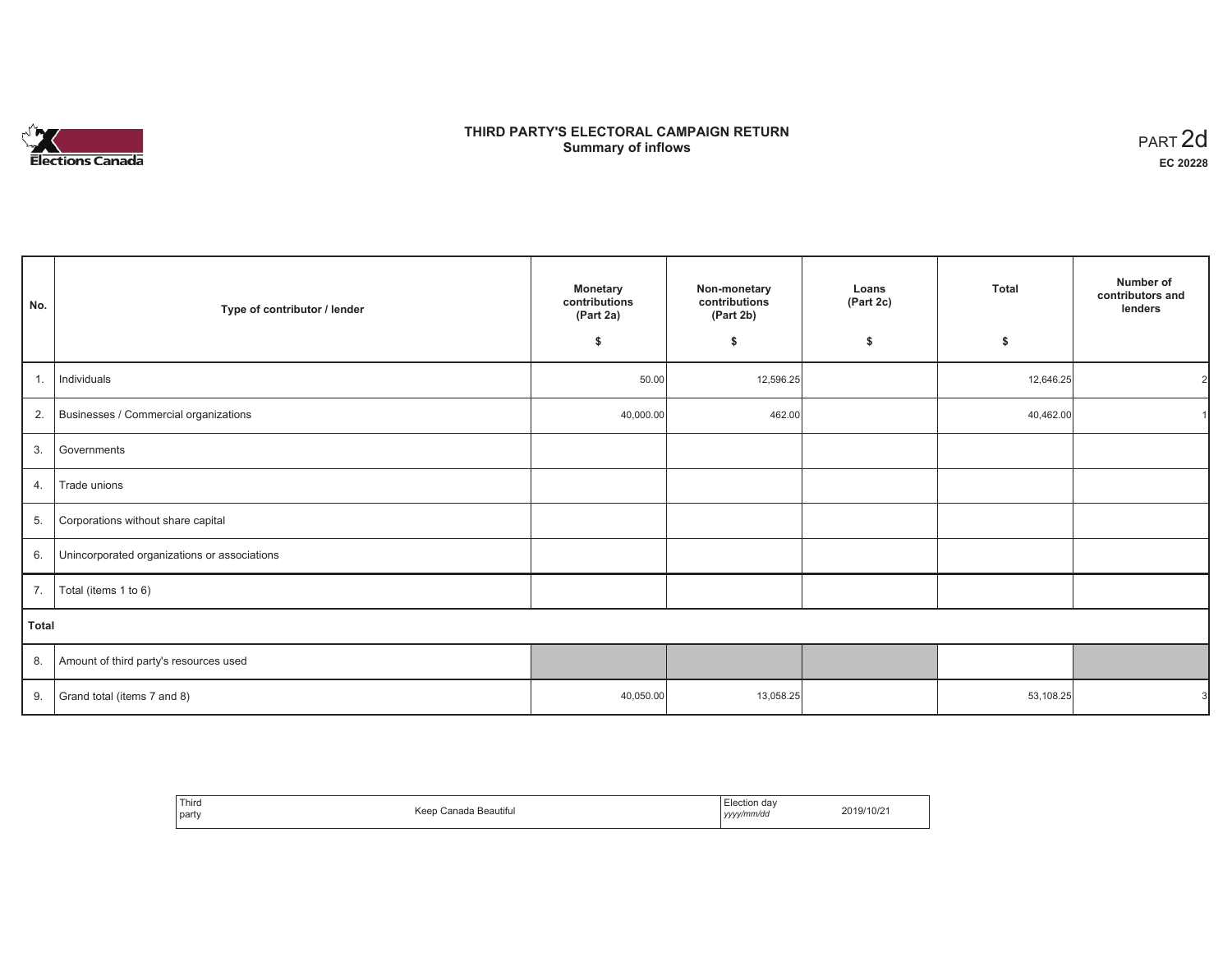

# **THIRD PARTY'S ELECTORAL CAMPAIGN RETURN Statement of expenses incurred for regulated activities that take place during the pre-election period**  *(Only applicable to a fixed-date general election)*

 $_{\sf PART}$ 3a **EC 20228**

For a list of expense types, expense categories and expense subcategories, refer to Annex II in the Instructions.

| No.            | Date<br>incurred<br>yyyy/mm/dd | <b>ED Code</b><br>(if applicable) | Supplier               | <b>Expense type</b>  | <b>Expense</b><br>category | Expense<br>subcategory | <b>Starting date</b><br>of activity,<br>advertisement<br>or survey<br>yyyy/mm/dd | <b>Ending date</b><br>of activity,<br>advertisement<br>or survey<br>yyyy/mm/dd | Place of activity or<br>advertisement        | <b>Expense amount</b><br>\$ |
|----------------|--------------------------------|-----------------------------------|------------------------|----------------------|----------------------------|------------------------|----------------------------------------------------------------------------------|--------------------------------------------------------------------------------|----------------------------------------------|-----------------------------|
|                | 2019/07/31                     |                                   | Lindsay Hughes         | Partisan activity    | Social media               | Design & Maintenance   | 2019/07/15                                                                       | 2019/07/31                                                                     | National                                     | 127.13                      |
| $\overline{2}$ | 2019/08/23                     |                                   | <b>Lindsay Hughes</b>  | Partisan activity    | Social media               | Design & Maintenance   | 2019/08/01                                                                       | 2019/08/23                                                                     | National                                     | 381.38                      |
| 3              | 2019/08/31                     |                                   | <b>Lindsay Hughes</b>  | Partisan activity    | Social media               | Design & Maintenance   | 2019/08/23                                                                       | 2019/08/31                                                                     | National                                     | 127.13                      |
| $\overline{4}$ | 2019/10/03                     |                                   | <b>Lindsay Hughes</b>  | Partisan activity    | Social media               | Design & Maintenance   | 2019/09/01                                                                       | 2019/09/10                                                                     | National                                     | 127.13                      |
| 5              | 2019/08/27                     |                                   | ManyChat               | Partisan activity    | Social media               | Design & Maintenance   | 2019/08/27                                                                       | 2019/09/15                                                                     | National                                     | 13.65                       |
| 6              | 2019/07/31                     |                                   | <b>TD Canada Trust</b> | Partisan activity    | Other                      | <b>Bank</b> fees       |                                                                                  |                                                                                | National                                     | 3.35                        |
| $\overline{7}$ | 2019/09/09                     |                                   | Facebook               | Partisan advertising | Advertising                | Placement cost         | 2019/09/09                                                                       | 2019/09/09                                                                     | Ontario                                      | 2.50                        |
| 8              | 2019/09/09                     |                                   | Facebook               | Partisan advertising | Advertising                | Placement cost         | 2019/09/09                                                                       | 2019/09/09                                                                     | Ontario                                      | 2.50                        |
| 9              | 2019/09/09                     |                                   | Facebook               | Partisan advertising | Advertising                | Placement cost         | 2019/09/09                                                                       | 2019/09/09                                                                     | Ontario                                      | 2.50                        |
| 10             | 2019/09/09                     |                                   | Facebook               | Partisan advertising | Advertising                | Placement cost         | 2019/09/09                                                                       | 2019/09/09                                                                     | Ontario                                      | 2.50                        |
| 11             | 2019/09/09                     |                                   | Facebook               | Partisan advertising | Advertising                | Placement cost         | 2019/09/09                                                                       | 2019/09/09                                                                     | Ontario                                      | 2.50                        |
| 12             | 2019/09/09                     |                                   | Facebook               | Partisan advertising | Advertising                | Placement cost         | 2019/09/09                                                                       | 2019/09/09                                                                     | Ontario                                      | 4.00                        |
| 13             | 2019/09/09                     |                                   | Facebook               | Partisan advertising | Advertising                | Placement cost         | 2019/09/09                                                                       | 2019/09/09                                                                     | Ontario                                      | 6.00                        |
| 14             | 2019/09/09                     |                                   | Facebook               | Partisan advertising | Advertising                | Placement cost         | 2019/09/09                                                                       | 2019/09/09                                                                     | Ontario                                      | 9.00                        |
| 15             | 2019/09/09                     |                                   | Facebook               | Partisan advertising | Advertising                | Placement cost         | 2019/09/09                                                                       | 2019/09/09                                                                     | Ontario                                      | 12.00                       |
| 16             | 2019/09/09                     |                                   | Facebook               | Partisan advertising | Advertising                | Placement cost         | 2019/09/09                                                                       | 2019/09/09                                                                     | Ontario                                      | 20.00                       |
| 17             | 2019/09/10                     |                                   | Facebook               | Partisan advertising | Advertising                | Placement cost         | 2019/09/10                                                                       | 2019/09/10                                                                     | Ontario                                      | 30.00                       |
|                |                                |                                   |                        |                      |                            |                        |                                                                                  |                                                                                | Totals carried forward from previous page \$ |                             |
|                |                                |                                   |                        |                      |                            |                        |                                                                                  |                                                                                | Total \$                                     | 873.27                      |

| Third<br>  party | Canada Beautiful<br>Keer | Election day<br>2019/10/21<br>.<br>yyyy/mm/dd | Page |
|------------------|--------------------------|-----------------------------------------------|------|
|------------------|--------------------------|-----------------------------------------------|------|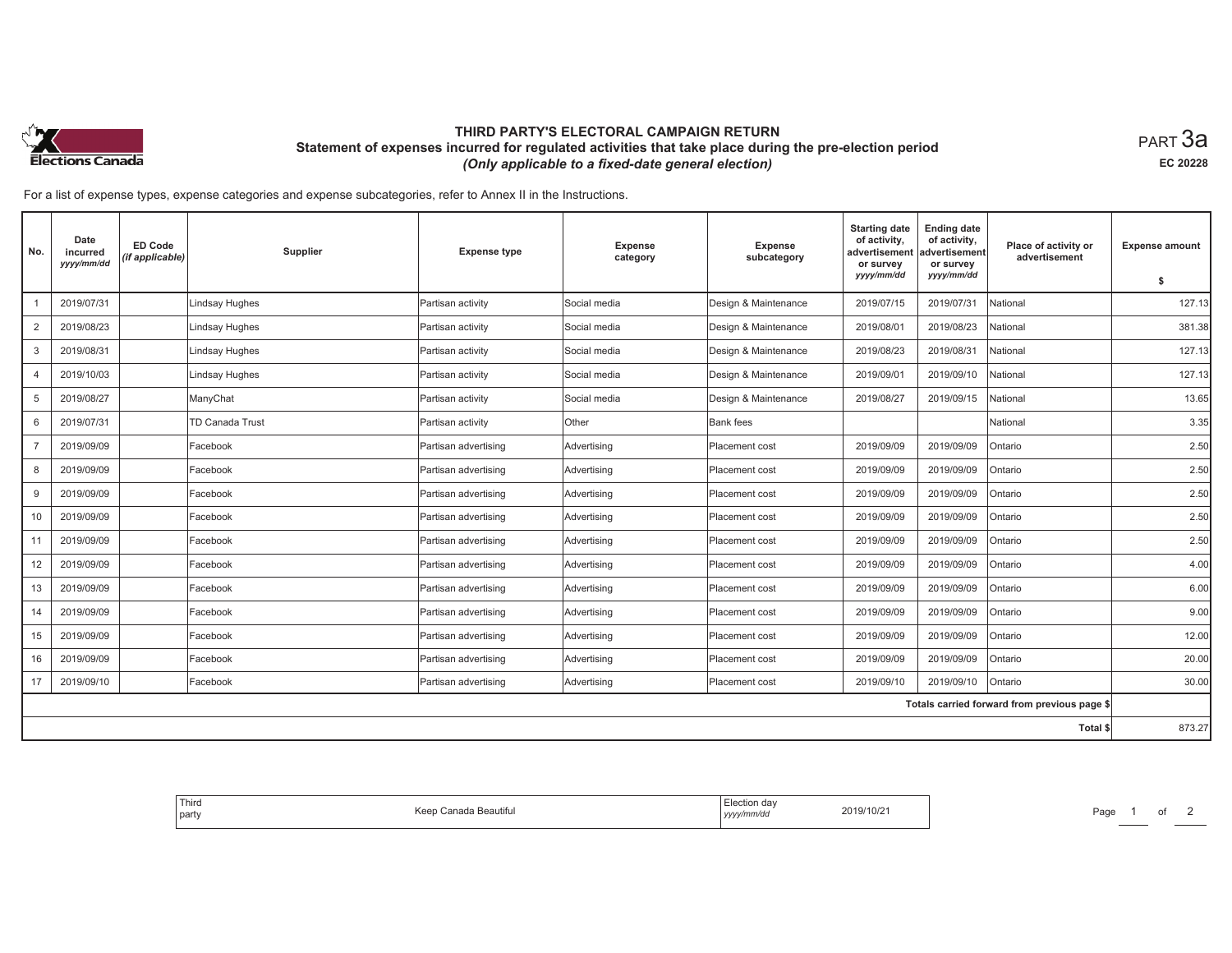

# **THIRD PARTY'S ELECTORAL CAMPAIGN RETURN Statement of expenses incurred for regulated activities that take place during the pre-election period**  *(Only applicable to a fixed-date general election)*

 $_{\sf PART}$ 3a **EC 20228**

For a list of expense types, expense categories and expense subcategories, refer to Annex II in the Instructions.

| No.            | Date<br>incurred<br>yyyy/mm/dd | <b>ED Code</b><br>(if applicable) | Supplier               | <b>Expense type</b>  | Expense<br>category    | Expense<br>subcategory    | <b>Starting date</b><br>of activity,<br>advertisement<br>or survey<br>yyyy/mm/dd | <b>Ending date</b><br>of activity,<br>advertisement<br>or survey<br>yyyy/mm/dd | Place of activity or<br>advertisement        | <b>Expense amount</b><br>\$ |
|----------------|--------------------------------|-----------------------------------|------------------------|----------------------|------------------------|---------------------------|----------------------------------------------------------------------------------|--------------------------------------------------------------------------------|----------------------------------------------|-----------------------------|
| 18             | 2019/09/10                     |                                   | Facebook               | Partisan advertising | Advertising            | Placement cost            | 2019/09/10                                                                       | 2019/09/10                                                                     | Ontario                                      | 40.00                       |
| 19             | 2019/09/10                     |                                   | Facebook               | Partisan advertising | Advertising            | Placement cost            | 2019/09/10                                                                       | 2019/09/10                                                                     | Ontario                                      | 40.00                       |
| 20             | 2019/09/10                     |                                   | Bernard Rudny          | Partisan activity    | Salaries, wages & fees | Consulting fees - in kind | 2019/07/07                                                                       | 2019/09/10                                                                     | National                                     | 6,080.00                    |
| 21             | 2019/09/10                     |                                   | <b>Geoff Sharpe</b>    | Partisan activity    | Salaries, wages & fees | Consulting fees - in kind | 2019/07/19                                                                       | 2019/09/10                                                                     | National                                     | 206.25                      |
|                |                                |                                   |                        | Partisan activity    | Social media           | Design & Maintenance      | 2019/08/27                                                                       | 2019/09/15                                                                     | National                                     | 13.65                       |
| 6              | 2019/07/31                     |                                   | <b>TD Canada Trust</b> | Partisan activity    | Advertising            | <b>Bank fees</b>          |                                                                                  |                                                                                | National                                     | 3.35                        |
| $\overline{7}$ | 2019/09/09                     |                                   | Facebook               | Partisan advertising | Advertising            | Placement cost            | 2019/09/09                                                                       | 2019/09/09                                                                     | Ontario                                      | 2.50                        |
| 8              | 2019/09/09                     |                                   | Facebook               | Partisan advertising | Advertising            | Placement cost            | 2019/09/09                                                                       | 2019/09/09                                                                     | Ontario                                      | 2.50                        |
| 9              | 2019/09/09                     |                                   | Facebook               | Partisan advertising | Advertising            | Placement cost            | 2019/09/09                                                                       | 2019/09/09                                                                     | Ontario                                      | 2.50                        |
| 10             | 2019/09/09                     |                                   | Facebook               | Partisan advertising | Advertising            | Placement cost            | 2019/09/09                                                                       | 2019/09/09                                                                     | Ontario                                      |                             |
| 11             | 2019/09/09                     |                                   | Facebook               | Partisan advertising | Advertising            | Placement cost            | 2019/09/09                                                                       | 2019/09/09                                                                     | Ontario                                      | 2.50                        |
| 12             | 2019/09/09                     |                                   | Facebook               | Partisan advertising | Advertising            | Placement cost            | 2019/09/09                                                                       | 2019/09/09                                                                     | Ontario                                      | 4.00                        |
| 13             | 2019/09/09                     |                                   | Facebook               | Partisan advertising | Advertising            | Placement cost            | 2019/09/09                                                                       | 2019/09/09                                                                     | Ontario                                      | 6.00                        |
| 14             | 2019/09/09                     |                                   | Facebook               | Partisan advertising | Advertising            | Placement cost            | 2019/09/09                                                                       | 2019/09/09                                                                     | Ontario                                      | 9.00                        |
| 15             | 2019/09/09                     |                                   | Facebook               | Partisan advertising | Advertising            | Placement cost            | 2019/09/09                                                                       | 2019/09/09                                                                     | Ontario                                      | 12.00                       |
| 16             | 2019/09/09                     |                                   | Facebook               | Partisan advertising | Advertising            | Placement cost            | 2019/09/09                                                                       | 2019/09/09                                                                     | Ontario                                      | 20.00                       |
| 17             | 2019/09/10                     |                                   | Facebook               | Partisan advertising | Advertising            | Placement cost            | 2019/09/10                                                                       | 2019/09/10                                                                     | Ontario                                      | 30.00                       |
|                |                                |                                   |                        |                      |                        |                           |                                                                                  |                                                                                | Totals carried forward from previous page \$ | 873.27                      |
|                |                                |                                   |                        |                      |                        |                           |                                                                                  |                                                                                | Total \$                                     | 7,239.52                    |

| Third<br>  party | $\cdots$<br>Canada Beautiful<br>Keer | Election day<br>2019/10/21<br>.<br>yyyy/mm/dd<br>the contract of the contract of the | Page |
|------------------|--------------------------------------|--------------------------------------------------------------------------------------|------|
|------------------|--------------------------------------|--------------------------------------------------------------------------------------|------|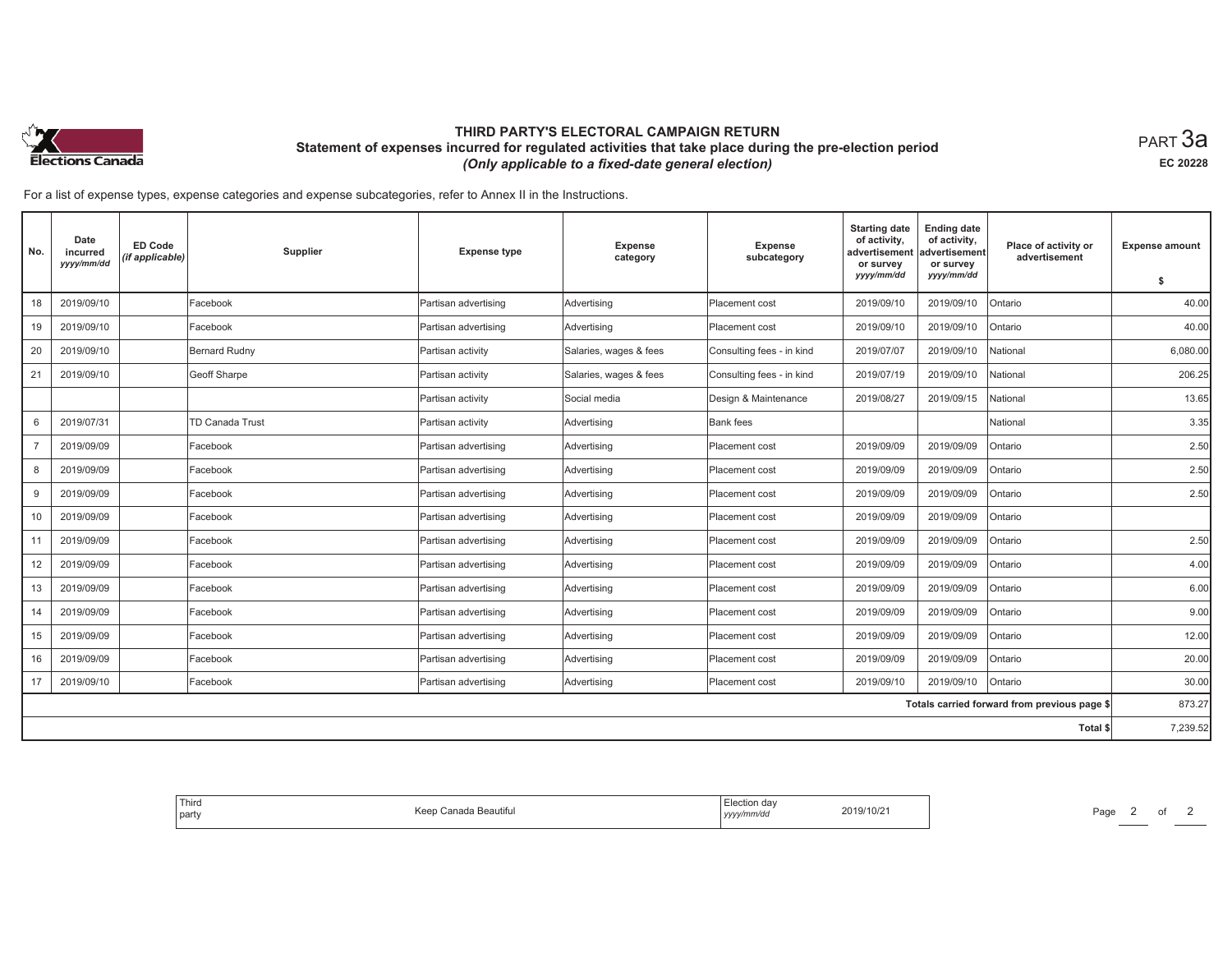

# **THIRD PARTY'S ELECTORAL CAMPAIGN RETURN Statement of expenses incurred for regulated activities that take place during the election period**<br>PART  $3\mathsf{b}$

**EC 20228**

For a list of expense types, expense categories and expense subcategories, refer to Annex II in the Instructions.

| No.            | Date<br>incurred<br>yyyy/mm/dd | <b>ED Code</b><br>(if applicable) | Supplier                         | <b>Expense type</b>         | <b>Expense</b><br>category | Expense<br>subcategory | <b>Starting date</b><br>of activity,<br>advertisement<br>or survey | <b>Ending date</b><br>of activity,<br>advertisement<br>or survey | Place of activity or<br>advertisement        | <b>Expense amount</b> |
|----------------|--------------------------------|-----------------------------------|----------------------------------|-----------------------------|----------------------------|------------------------|--------------------------------------------------------------------|------------------------------------------------------------------|----------------------------------------------|-----------------------|
|                |                                |                                   |                                  |                             |                            |                        | yyyy/mm/dd                                                         | yyyy/mm/dd                                                       |                                              | s.                    |
|                | 2019/08/31                     |                                   | <b>Lindsay Hughes</b>            | Partisan Activity           | Social Media               | Design & Maintenance   | 2019/09/09                                                         | 2019/09/13                                                       | National                                     | 233.06                |
| 2              | 2019/10/03                     |                                   | <b>Lindsay Hughes</b>            | Election Advertising        | Production costs           | Videos                 | 2019/09/11                                                         | 2019/09/30                                                       | Ontario, BC, National                        | 211.88                |
| 3              | 2019/10/03                     |                                   | Lindsay Hughes                   | Partisan Activity           | Social media               | Design & Maintenance   | 2019/09/11                                                         | 2019/09/30                                                       | National                                     | 2,076.38              |
| $\overline{4}$ | 2019/10/21                     |                                   | Lindsay Hughes                   | <b>Election Advertising</b> | Production costs           | Videos                 | 2019/10/01                                                         | 2019/10/15                                                       | Ontario                                      | 550.88                |
| 5              | 2019/10/21                     |                                   | <b>Lindsay Hughes</b>            | Partisan Activity           | Social media               | Design & Maintenance   | 2019/10/01                                                         | 2019/10/21                                                       | National                                     | 4,534.12              |
| 6              | 2019/09/27                     |                                   | ManyChat                         | Partisan Activity           | Social media               | Design & Maintenance   | 2019/09/16                                                         | 2019/10/20                                                       | Ontario                                      | 64.82                 |
| $\overline{7}$ | 2019/10/21                     |                                   | Edmonds Professional Corporation | Partisan Activity           | Other                      | Other: Auditor's fee   |                                                                    |                                                                  | National                                     | 1,695.00              |
| 8              | 2019/10/25                     |                                   | TD Canada Trust                  | Partisan Activity           | <b>Other</b>               | <b>Bank Fees</b>       |                                                                    |                                                                  | National                                     | 4.95                  |
| 9              | 2019/09/11                     |                                   | Facebook                         | Election Advertising        | Advertising                | <b>Placement Cost</b>  | 2019/09/10                                                         | 2019/09/11                                                       | Ontario                                      | 70.00                 |
| 10             | 2019/09/12                     |                                   | Facebook                         | <b>Election Advertising</b> | Advertising                | <b>Placement Cost</b>  | 2019/09/11                                                         | 2019/09/12                                                       | Ontario                                      | 100.00                |
| 11             | 2019/09/13                     |                                   | Facebook                         | Election Advertising        | Advertising                | <b>Placement Cost</b>  | 2019/09/12                                                         | 2019/09/13                                                       | Ontario                                      | 150.00                |
| 12             | 2019/09/23                     |                                   | Facebook                         | Election Advertising        | Advertising                | <b>Placement Cost</b>  | 2019/09/13                                                         | 2019/09/23                                                       | Ontario                                      | 200.00                |
| 13             | 2019/09/24                     |                                   | Facebook                         | <b>Election Advertising</b> | Advertising                | <b>Placement Cost</b>  | 2019/09/23                                                         | 2019/09/24                                                       | Ontario                                      | 300.00                |
| 14             | 2019/09/24                     |                                   | Facebook                         | Election Advertising        | Advertising                | <b>Placement Cost</b>  | 2019/09/24                                                         | 2019/09/24                                                       | Ontario                                      | 300.00                |
| 15             | 2019/09/25                     |                                   | Facebook                         | Election Advertising        | Advertising                | <b>Placement Cost</b>  | 2019/09/24                                                         | 2019/09/25                                                       | Ontario                                      | 500.00                |
| 16             | 2019/09/26                     |                                   | Facebook                         | <b>Election Advertising</b> | Advertising                | <b>Placement Cost</b>  | 2019/09/25                                                         | 2019/09/26                                                       | Ontario                                      | 750.00                |
| 17             | 2019/09/30                     |                                   | Facebook                         | Election Advertising        | Advertising                | <b>Placement Cost</b>  | 2019/09/26                                                         | 2019/09/37                                                       | Ontario                                      | 12.34                 |
|                |                                |                                   |                                  |                             |                            |                        |                                                                    |                                                                  | Totals carried forward from previous page \$ |                       |
|                |                                |                                   |                                  |                             |                            |                        |                                                                    |                                                                  | Total \$                                     | 11,703.43             |

| Third<br>Election day<br>2019/10/21<br>.<br>، Canada Beautiful<br>Kaan<br>$\sim$<br>  party<br>yyyy/mm/dd |
|-----------------------------------------------------------------------------------------------------------|
|-----------------------------------------------------------------------------------------------------------|

Page 1 of 3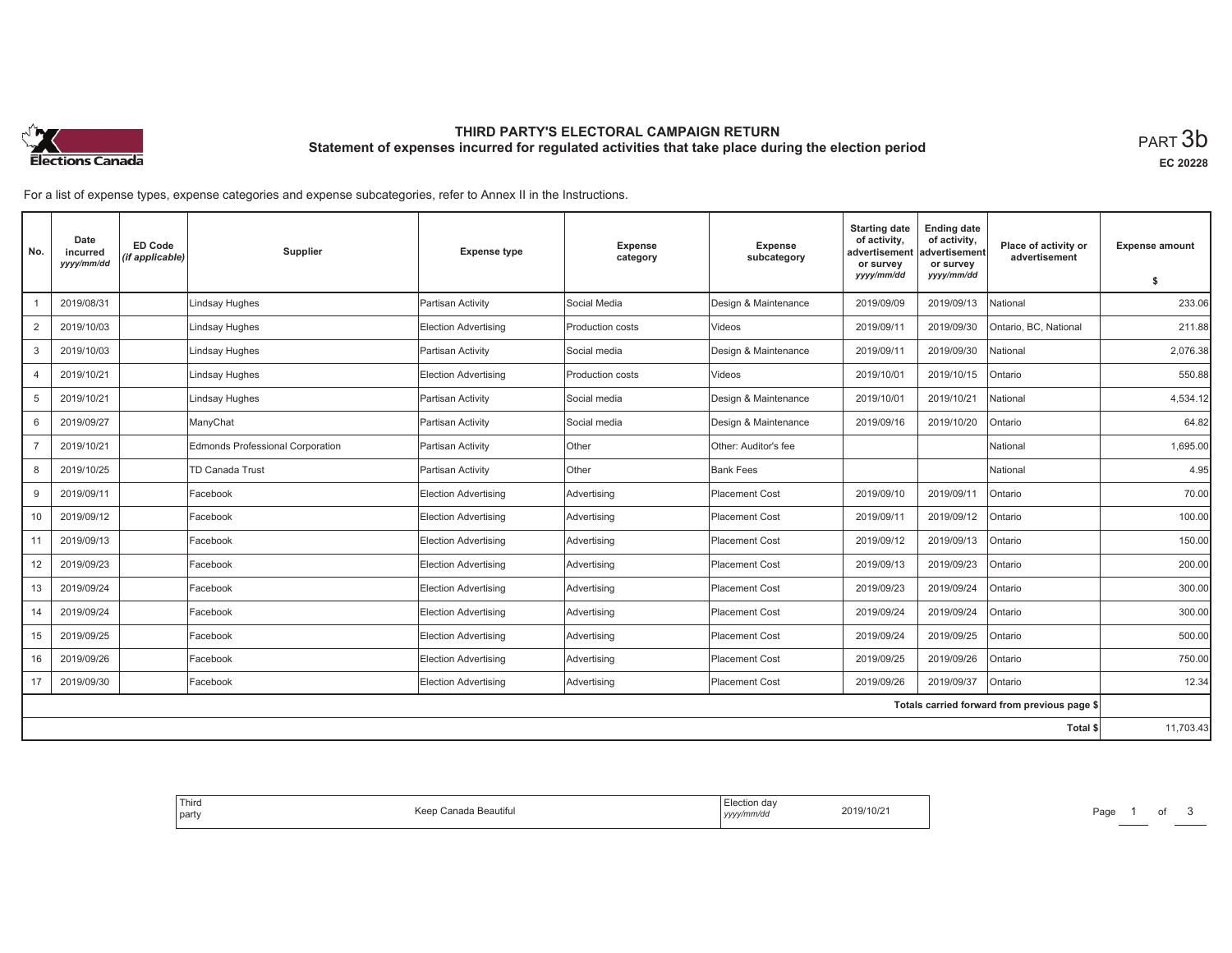

# **THIRD PARTY'S ELECTORAL CAMPAIGN RETURN Statement of expenses incurred for regulated activities that take place during the election period**<br>PART  $3\mathsf{b}$

**EC 20228**

For a list of expense types, expense categories and expense subcategories, refer to Annex II in the Instructions.

| No. | Date<br>incurred<br>yyyy/mm/dd | ED Code<br>(if applicable) | Supplier | <b>Expense type</b>         | <b>Expense</b><br>category | Expense<br>subcategory | <b>Starting date</b><br>of activity,<br>advertisement<br>or survey<br>yyyy/mm/dd | <b>Ending date</b><br>of activity,<br>advertisement<br>or survey<br>yyyy/mm/dd | Place of activity or<br>advertisement        | <b>Expense amount</b> |
|-----|--------------------------------|----------------------------|----------|-----------------------------|----------------------------|------------------------|----------------------------------------------------------------------------------|--------------------------------------------------------------------------------|----------------------------------------------|-----------------------|
|     |                                |                            |          |                             |                            |                        |                                                                                  |                                                                                |                                              | \$                    |
| 18  | 2019/09/30                     |                            | Facebook | <b>Election Advertising</b> | Advertising                | <b>Placement Cost</b>  | 2019/09/26                                                                       | 2019/09/27                                                                     | Ontario                                      | 692.46                |
| 19  | 2019/10/04                     |                            | Facebook | <b>Election Advertising</b> | Advertising                | <b>Placement Cost</b>  | 2019/10/02                                                                       | 2019/10/04                                                                     | Ontario, BC, National                        | 1,000.00              |
| 20  | 2019/10/04                     |                            | Facebook | <b>Election Advertising</b> | Advertising                | <b>Placement Cost</b>  | 2019/10/04                                                                       | 2019/10/04                                                                     | Ontario, BC, National                        | 1,000.00              |
| 21  | 2019/10/05                     |                            | Facebook | <b>Election Advertising</b> | Advertising                | <b>Placement Cost</b>  | 2019/10/04                                                                       | 2019/10/05                                                                     | Ontario, BC, National                        | 1,000.00              |
| 22  | 2019/10/07                     |                            | Facebook | <b>Election Advertising</b> | Advertising                | <b>Placement Cost</b>  | 2019/10/05                                                                       | 2019/10/07                                                                     | Ontario                                      | 1.000.00              |
| 23  | 2019/10/08                     |                            | Facebook | <b>Election Advertising</b> | Advertising                | <b>Placement Cost</b>  | 2019/10/07                                                                       | 2019/10/08                                                                     | Ontario                                      | 453.74                |
| 24  | 2019/10/09                     |                            | Facebook | Election Advertising        | Advertising                | <b>Placement Cost</b>  | 2019/10/08                                                                       | 2019/10/09                                                                     | Ontario                                      | 1,000.00              |
| 25  | 2019/10/10                     |                            | Facebook | <b>Election Advertising</b> | Advertising                | <b>Placement Cost</b>  | 2019/10/09                                                                       | 2019/10/10                                                                     | Ontario                                      | 1,000.00              |
| 26  | 2019/10/11                     |                            | Facebook | Election Advertising        | Advertising                | <b>Placement Cost</b>  | 2019/10/10                                                                       | 2019/10/11                                                                     | Ontario                                      | 1,000.00              |
| 27  | 2019/10/12                     |                            | Facebook | <b>Election Advertising</b> | Advertising                | <b>Placement Cost</b>  | 2019/10/11                                                                       | 2019/10/12                                                                     | Ontario                                      | 1,000.00              |
| 28  | 2019/10/13                     |                            | Facebook | <b>Election Advertising</b> | Advertising                | <b>Placement Cost</b>  | 2019/10/12                                                                       | 2019/10/13                                                                     | Ontario                                      | 1,000.00              |
| 29  | 2019/10/14                     |                            | Facebook | Election Advertising        | Advertising                | <b>Placement Cost</b>  | 2019/10/13                                                                       | 2019/10/14                                                                     | Ontario                                      | 332.00                |
| 30  | 2019/10/15                     |                            | Facebook | Election Advertising        | Advertising                | <b>Placement Cost</b>  | 2019/10/15                                                                       | 2019/10/15                                                                     | Ontario                                      | 332.00                |
| 31  | 2019/10/16                     |                            | Facebook | <b>Election Advertising</b> | Advertising                | <b>Placement Cost</b>  | 2019/10/15                                                                       | 2019/10/16                                                                     | Ontario                                      | 500.00                |
| 32  | 2019/10/16                     |                            | Facebook | Election Advertising        | Advertising                | <b>Placement Cost</b>  | 2019/10/16                                                                       | 2019/10/17                                                                     | Ontario                                      | 750.00                |
| 33  | 2019/10/17                     |                            | Facebook | <b>Election Advertising</b> | Advertising                | <b>Placement Cost</b>  | 2019/10/17                                                                       | 2019/10/17                                                                     | Ontario                                      | 1,000.00              |
| 34  | 2019/10/17                     |                            | Facebook | <b>Election Advertising</b> | Advertising                | <b>Placement Cost</b>  | 2019/10/17                                                                       | 2019/10/17                                                                     | Ontario                                      | 1,000.00              |
|     |                                |                            |          |                             |                            |                        |                                                                                  |                                                                                | Totals carried forward from previous page \$ | 11,703.43             |
|     |                                |                            |          |                             |                            |                        |                                                                                  |                                                                                | Total \$                                     | 25,763.63             |

| 2019/10/2<br>eaum.<br>√mm⁄do<br>,,,,, |
|---------------------------------------|
|---------------------------------------|

Page 2 of 3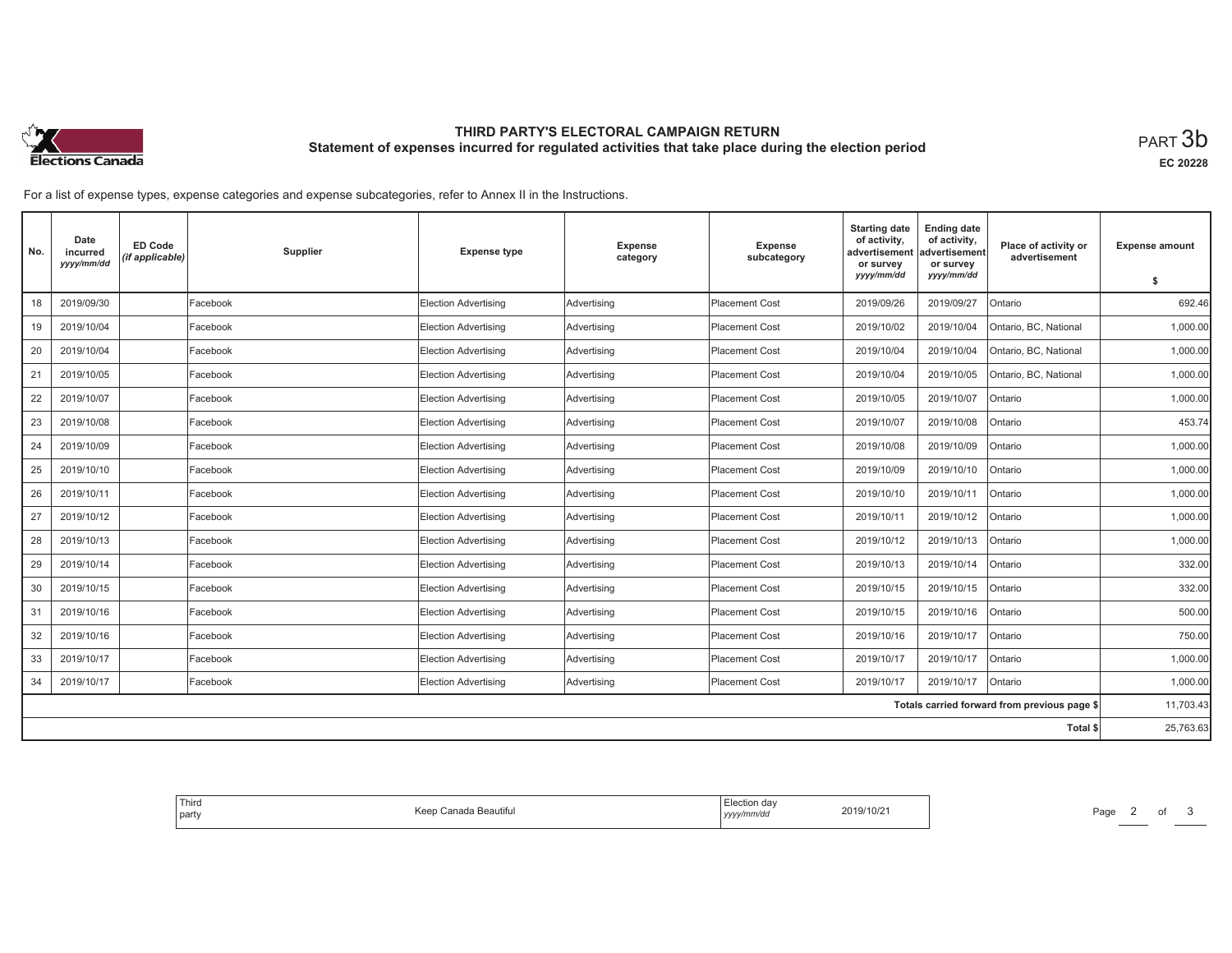

# **THIRD PARTY'S ELECTORAL CAMPAIGN RETURN Statement of expenses incurred for regulated activities that take place during the election period**<br>PART  $3\mathsf{b}$

**EC 20228**

For a list of expense types, expense categories and expense subcategories, refer to Annex II in the Instructions.

| No. | Date<br>incurred<br>yyyy/mm/dd | <b>ED Code</b><br>(if applicable) | <b>Supplier</b>   | <b>Expense type</b>         | Expense<br>category    | Expense<br>subcategory    | <b>Starting date</b><br>of activity,<br>advertisement<br>or survey | <b>Ending date</b><br>of activity,<br>advertisement<br>or survey | Place of activity or<br>advertisement        | <b>Expense amount</b> |
|-----|--------------------------------|-----------------------------------|-------------------|-----------------------------|------------------------|---------------------------|--------------------------------------------------------------------|------------------------------------------------------------------|----------------------------------------------|-----------------------|
|     |                                |                                   |                   |                             |                        |                           | yyyy/mm/dd                                                         | yyyy/mm/dd                                                       |                                              | \$                    |
| 35  | 2019/10/18                     |                                   | Facebook          | Election Advertising        | Advertising            | <b>Placement Cost</b>     | 2019/10/17                                                         | 2019/10/18                                                       | Ontario                                      | 1,000.00              |
| 36  | 2019/10/18                     |                                   | Facebook          | Election Advertising        | Advertising            | <b>Placement Cost</b>     | 2019/10/18                                                         | 2019/10/18                                                       | Ontario                                      | 1,000.00              |
| 37  | 2019/10/18                     |                                   | Facebook          | Election Advertising        | Advertising            | <b>Placement Cost</b>     | 2019/10/18                                                         | 2019/10/18                                                       | Ontario                                      | 1.000.00              |
| 38  | 2019/10/19                     |                                   | Facebook          | Election Advertising        | Advertising            | <b>Placement Cost</b>     | 2019/10/18                                                         | 2019/10/19                                                       | Ontario Ontario                              | 1,000.00              |
| 39  | 2019/10/19                     |                                   | Facebook          | Election Advertising        | Advertising            | <b>Placement Cost</b>     | 2019/10/19                                                         | 2019/10/19                                                       | Ontario                                      | 1.000.00              |
| 40  | 2019/10/20                     |                                   | Facebook          | <b>Election Advertising</b> | Advertising            | <b>Placement Cost</b>     | 2019/10/19                                                         | 2019/10/20                                                       | Ontario                                      | 1,000.00              |
| 41  | 2019/10/20                     |                                   | Facebook          | Election Advertising        | Advertising            | <b>Placement Cost</b>     | 2019/10/20                                                         | 2019/10/20                                                       | Ontario                                      | 400.00                |
| 42  | 2019/10/20                     |                                   | Facebook          | Election Advertising        | Advertising            | <b>Placement Cost</b>     | 2019/10/20                                                         | 2019/10/20                                                       | Ontario                                      | 18.34                 |
| 43  | 2019/10/20                     |                                   | Facebook          | <b>Election Advertising</b> | Advertising            | <b>Placement Cost</b>     | 2019/10/20                                                         | 2019/10/20                                                       | Ontario                                      | 0.01                  |
| 44  | 2019/10/21                     |                                   | Facebook          | <b>Election Advertising</b> | Advertising            | <b>Placement Cost</b>     | 2019/10/20                                                         | 2019/10/20                                                       | Ontario                                      | 0.02                  |
| 45  | 2019/10/21                     |                                   | Bernard Rudny     | Partisan activity           | Salaries, wages & fees | Consulting fees - in kind | 2019/09/11                                                         | 2019/10/20                                                       | National                                     | 6,160.00              |
| 46  | 2019/10/21                     |                                   | Geoff Sharpe      | Partisan activity           | Salaries, wages & fees | Consulting fees - in kind | 2019/09/11                                                         | 2019/10/20                                                       | National                                     | 150.00                |
| 47  | 2019/10/13                     |                                   | Spake Media House | Election Advertising        | Production costs       | Videos - in kind          | 2019/10/01                                                         | 2019/10/13                                                       | Ontario, BC, National                        | 330.00                |
| 48  | 2019/10/15                     |                                   | Spake Media House | Election Advertising        | Production costs       | Videos - in kind          | 2019/10/15                                                         | 2019/10/20                                                       | Ontario                                      | 132.00                |
|     |                                |                                   |                   |                             |                        |                           |                                                                    |                                                                  |                                              |                       |
|     |                                |                                   |                   |                             |                        |                           |                                                                    |                                                                  |                                              |                       |
|     |                                |                                   |                   |                             |                        |                           |                                                                    |                                                                  |                                              |                       |
|     |                                |                                   |                   |                             |                        |                           |                                                                    |                                                                  | Totals carried forward from previous page \$ | 25,763.63             |
|     |                                |                                   |                   |                             |                        |                           |                                                                    |                                                                  | Total \$                                     | 38,954.00             |

| tion dav:<br>2019<br>3/10/2<br>` <i>∿/mm/d</i> u<br>,,,,, | Third<br>Beautitul<br>$\sim$<br>party |
|-----------------------------------------------------------|---------------------------------------|
|-----------------------------------------------------------|---------------------------------------|

Page 3 of 3